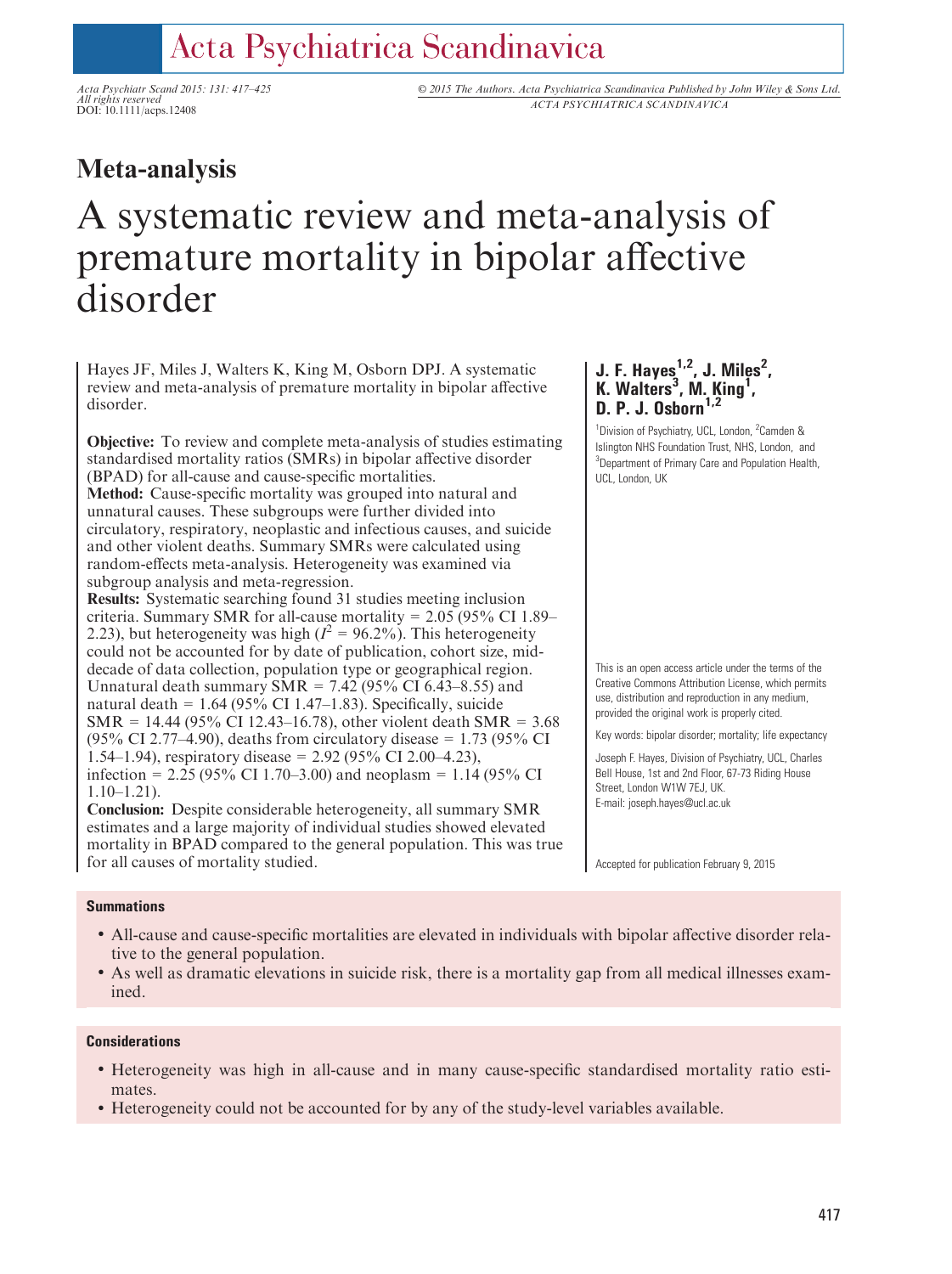# Hayes et al.

# Introduction

An increasing body of research has shown that bipolar affective disorder (BPAD) is associated with premature mortality. Where previously it was believed this was mostly attributable to unnatural causes such as suicide, homicide and accidents, it has also been shown that patients with BPAD are also at risk of premature death from a range of medical illnesses (1). In 1998, Harris and Barraclough (2) reviewed mortality in all mental disorders. Six studies contributed to their meta-analysis of mortality in BPAD. A more recent review published in 2009 included 13 studies (1). However, this review only searched one database and included patients without a clear diagnosis of BPAD (such as mixed unipolar/ bipolar groups). Since these publications, a number of large database studies have derived standardised mortality ratio (SMR) estimates. The SMR is an indirect method of standardisation calculated by the ratio of observed deaths in the study group to expected deaths in the general population.

The issue of premature mortality, beyond suicide, has been understudied in BPAD compared with other disorders, such as schizophrenia and unipolar depression (3), and there is a lack of clear evidence in this area. There is likely to be considerable heterogeneity amongst SMR estimates. Overreliance on either inpatient data or community-based samples is an important limitation. The sole use of inpatient data may potentially result in bias and poor generalisability by including only more severe cases, whereas community-based samples are often limited by insufficient sample sizes. Heterogeneity may also be introduced by period effects and by comparing treated and untreated groups.

# Aims of the study

To estimate all-cause and cause-specific mortalities in bipolar affective disorder via a systematic review and meta-analysis of cohort studies.

# Material and methods

Existing studies of SMR in BPAD were systematically reviewed to examine the association between BPAD and all-cause and cause-specific mortality. Cause-specific mortality was grouped into natural and unnatural causes. These subgroups were further divided into suicide and other violent deaths, and deaths from circulatory, respiratory, neoplastic and infectious causes. Heterogeneity was assessed by geographical region, population type, cohort size, mid-decade of cohort data collection and decade of publication. We closely followed the guidance provided by the PRISMA statement and MOOSE proposal for reporting (4, 5).

# Identification of studies

To identify all studies examining mortality in BPAD, the Medical Subject Heading (MeSH) terms and keywords for BPAD and mortality were searched in PsycINFO, MEDLINE and EMBASE. MeSH terms were as follows: bipolar disorder, mortality, life expectancy, death, death and dying. Keywords searched were as follows: bipolar illness, manic depression, bipolar disorder, bipolar affective disorder, life expectancy, mortality and death (full search terms are available from the corresponding author on request). All databases were searched from their inception until 30 July 2014. JFH and JM performed the searches individually and then compared results. The abstracts of potentially relevant articles were reviewed by both JFH and JM. Additional articles and conference papers including primary data were identified from citations in relevant studies and reviews, the Cochrane database of systematic reviews and Google Scholar. Emails were then sent to senior authors of articles that met inclusion criteria to attempt to identify all missing studies. One extra-published study was identified by this method, and no further unpublished data were made available (Fig. 1).

# Inclusion and exclusion criteria

Included studies met all of the following a priori defined criteria:

- i) Published between 1 January 1960 and 30 July 2014.
- ii) Reported deaths of people diagnosed with BPAD; studies were included if BPAD was diagnosed by any criteria.
- iii) Individuals included in the study were 16 years or older.
- iv) Primary data on all-cause mortality or causespecific mortality were included; specific subcategories of mortality were as follows: natural deaths, unnatural deaths, suicide, other violent deaths, infection, neoplasm, respiratory and circulatory system disease.
- v) Reported data on observed and expected deaths, or SMR allowing the number of observed and expected deaths to be calculated.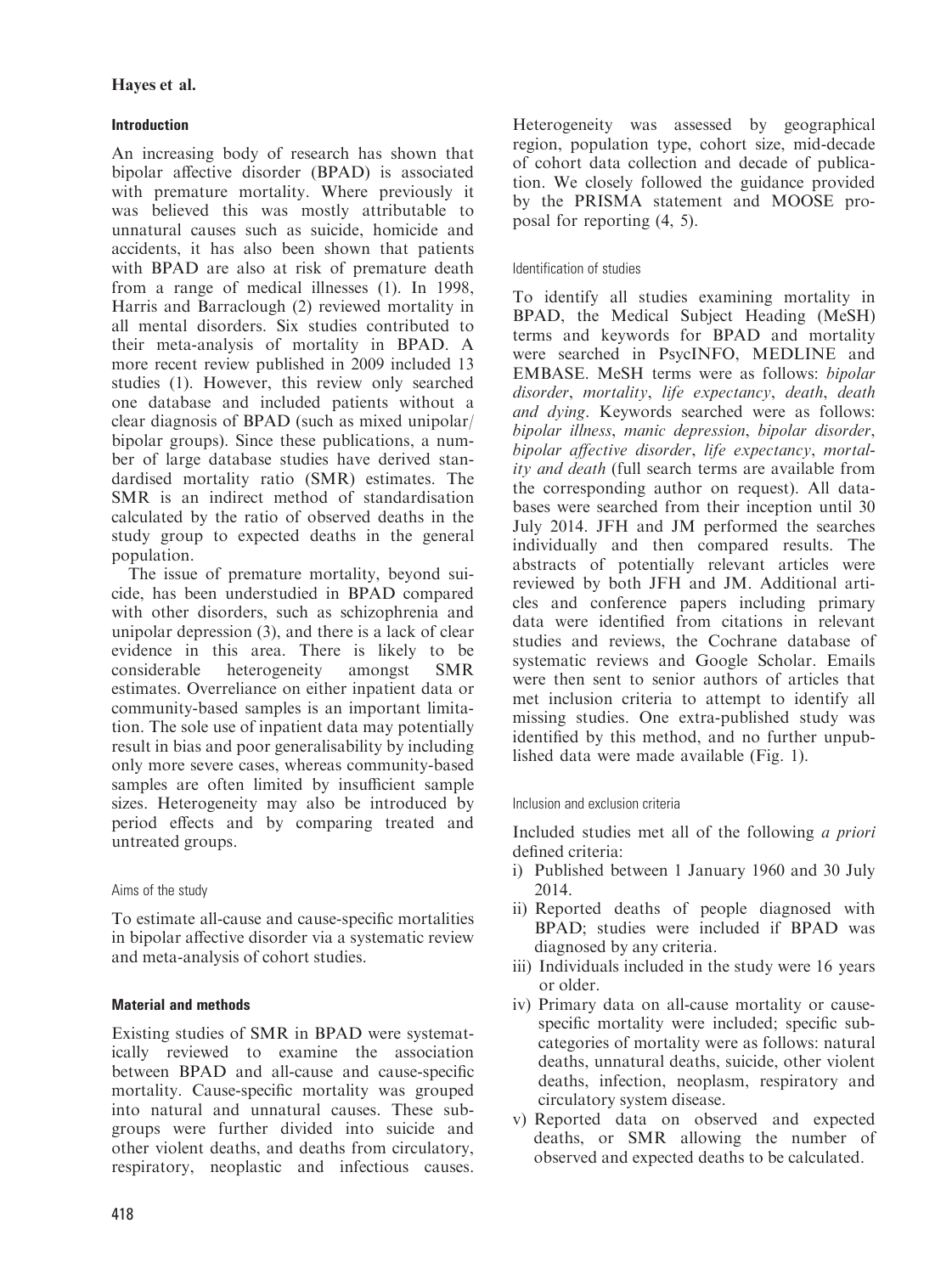

Fig. 1. Flow diagram of the published articles evaluated for inclusion in this meta-analysis.

Studies were excluded if they:

- i) Involved cohorts that could not be defined as having BPAD (i.e. studies which grouped together affective disorders).
- ii) Included a cohort of  $\leq 50$  patients (to avoid including cohorts in which there were no observed deaths).
- iii) Were not standardised by age.
- iv) Reported mortality in a particular subgroup of the population with BPAD (i.e. prison population).
- v) Reported duplicate data (or data sets from overlapping time periods at the same site).

Study-level information was filtered to identify data from multiple studies that overlapped in place and time. The most informative paper was then used as the representative mortality estimate for inclusion in the meta-analysis (i.e. larger samples and longer time periods were preferred).

#### Data extraction

Once a study was included, data were extracted and entered into a database that included studylevel variables [authors, country, year of publication, years of data collection, length follow-up, which covariates the mortality was standardised by, the site of collection (i.e. multiple site or population level), the population type (i.e. inpatient or community)] and estimate-level variables (number of men and women in the cohort, deaths from all causes and specific causes for both men and women, and population-level estimates of expected deaths).

JFH and JM individually extracted data used in the analysis using a standardised form. If disagreements arose, these were resolved by consensus. When required, we contacted the original authors for clarification of issues.

#### Statistical methods

The SMR gives the ratio of death in BPAD compared to the general population. For each cause of death, SMRs and their 95% confidence intervals were extracted from each publication or calculated (observed deaths/expected deaths).

The statistical significance of the SMR is based on the Poisson distribution (two-tailed) using 95% confidence intervals. The SMR is significantly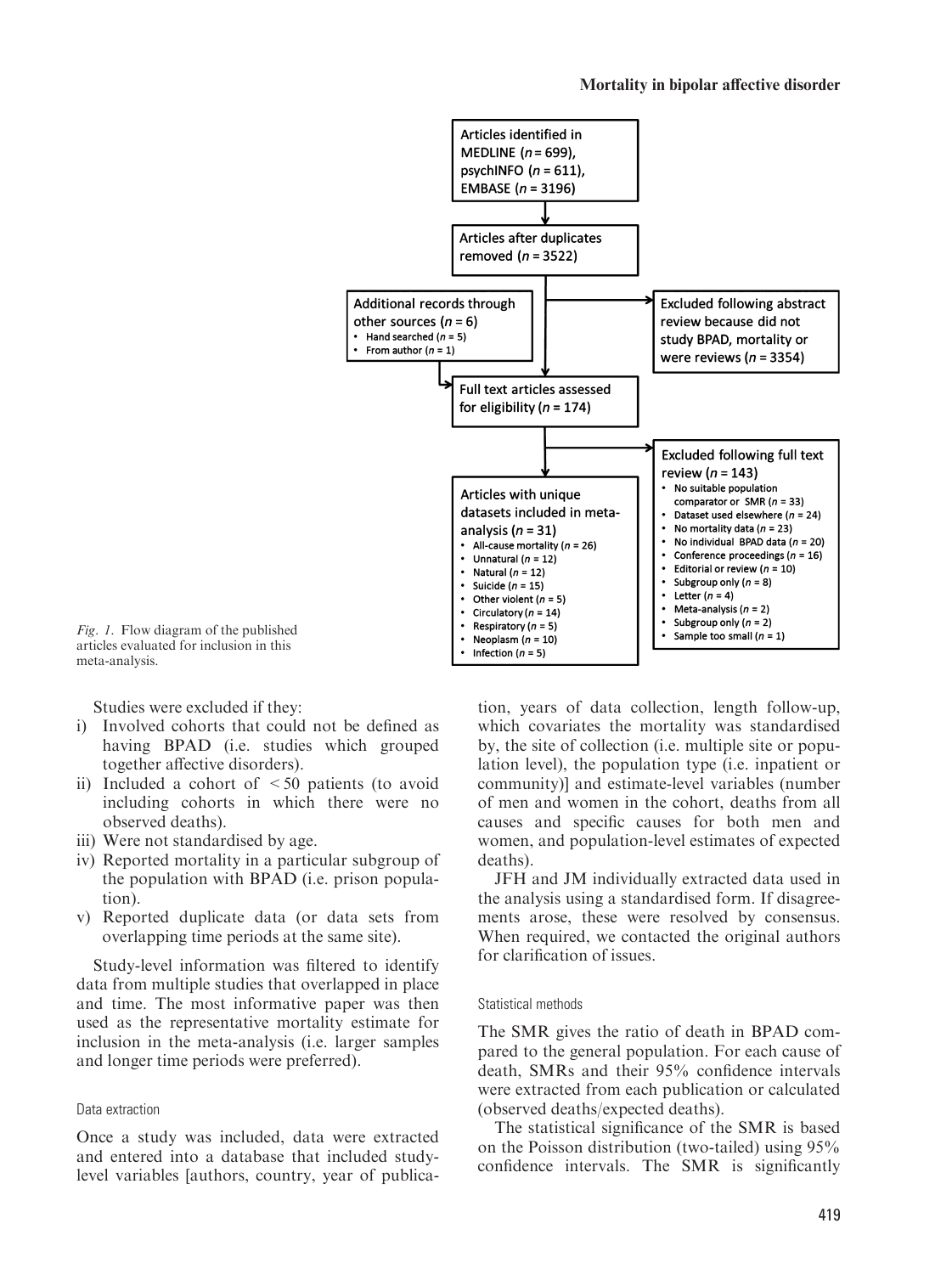raised when the lower confidence interval is >1.00. For each study, 95% CIs were calculated using the Rothman–Greenland method (6). Pooled SMRs with 95% CI for all-cause and cause-specific mortalities were calculated using the DerSimonian and Laird method, a random-effects model that incorporates both between-study and within-study variation (7). Using this method assumes that significant heterogeneity exists between studies.

Statistical heterogeneity was assessed in a number of ways. First, the  $I^2$  index and chi-square test were used to investigate differences amongst studies with respect to SMRs. Additionally, metaregression analysis was performed for heterogeneity of the all-cause SMR because of decade of publication, cohort size, geographical region, mid-decade of cohort data collection and population type (i.e. inpatient or community). Subgroup analyses were performed to assess potential sources of heterogeneity separately as a result of the following available patient-level and studylevel factors: geographical region of study, patient population type and decade of the middle year of patient observation. These were considered to be the key sources of potential bias in the included studies. Funnel plots and Egger's regression were used to assess for publication and small-study bias in groups containing 10 or more studies (8).

All analysis was completed using metan and associated commands in STATA 13 (9).

# **Results**

The inclusion criteria were met by 31 published studies including unique data sets (10–40) (Fig. 1, Table 1). Of these, 64% were inpatient cohorts. A large number (45%) of studies came from Scandinavian countries (Norway, Sweden, Denmark and Finland). Overall, there were 305 859 people with a diagnosis of BPAD (not including individuals in studies 24 and 31, which only presented personyears at risk). Data collection ranged from 1935 to 2010.

The reported SMRs for all-cause mortality in patients with BPAD ranged from 1.24 (95% CI 0.83–1.17) to 4.65 (95% CI 1.27–11.91). Within the 26 individual studies assessing all-cause mortality, all SMR point estimates were elevated, but four of 26 had confidence intervals that overlapped one (13, 21, 26, 29), and these were all relatively small studies ( $N < 440$ ). The all-cause summary SMR for bipolar disorder was 2.05 (95% CI 1.89–2.23). There was significant heterogeneity between these studies ( $I^2 = 96.2\%$ , 95% CI 95.6–96.7,  $P < 0.001$ ) (Fig. 2).

Sex-specific all-cause mortality showed similarly elevated summary estimates, but again the studies were highly heterogeneous (Table 2). This was also true for mortality grouped as natural and unnatural. Studies had heterogeneous SMR estimates for suicide, other violent deaths and circulatory disease mortality. Estimates for SMRs for infectious and neoplastic deaths were more homogenous. Summary estimates suggested increased rates of death from all causes in people with bipolar disorder (Table 2).

In univariable meta-regression, all-cause mortality was not significantly associated with decade of publication ( $P = 0.63$ ), cohort size ( $P = 0.75$ ), geographical region ( $P = 0.55$ ), mid-decade of cohort data collection  $(P = 0.89)$  or population type ( $P = 0.65$ ). After accounting for all of these possible explanatory variables in multivariable meta-regression, residual variation due to heterogeneity amongst all-cause mortality SMRs remained  $(I^2 = 88.3\%, 95\% \text{ CI } 84.6-90.7, P <$ 0.001).

Subgroup analyses were performed stratified by geographical region, population type and mid-decade of study (Table 3). Stratifying by these covariates had little effect on heterogeneity in summary estimates for all-cause, natural and unnatural death SMRs, which remained high.

For all-cause mortality SMR, Eggers test did not suggest significant publication bias ( $P = 0.63$ ). The same was true for SMR of unnatural deaths  $(P = 0.55)$  and suicide  $(P = 0.40)$ . However, given the high heterogeneity publication bias cannot be ruled out with certainty in these groups. It is even more likely to be present in studies of natural deaths  $(P = 0.05)$  and circulatory disease  $(P = 0.17)$ .

# **Discussion**

This review of mortality in patients with BPAD highlights the increased risk of death from all causes. Summary SMR estimates from randomeffects meta-analysis showed that all-cause mortality in BPAD is double that expected in the general population. Natural deaths are over 1.5 times greater in BPAD than the general population; these natural deaths are made up of an almost double risk of deaths from circulatory illnesses (heart attacks, strokes, etc.) and three times risk of deaths from respiratory illness (COPD, asthma, etc.). Unnatural deaths are around seven times more common, with increased risk of suicide of around 14 times and other violent deaths (accidents, homicide, etc.) almost four times as likely. Deaths by all causes were similarly elevated in both men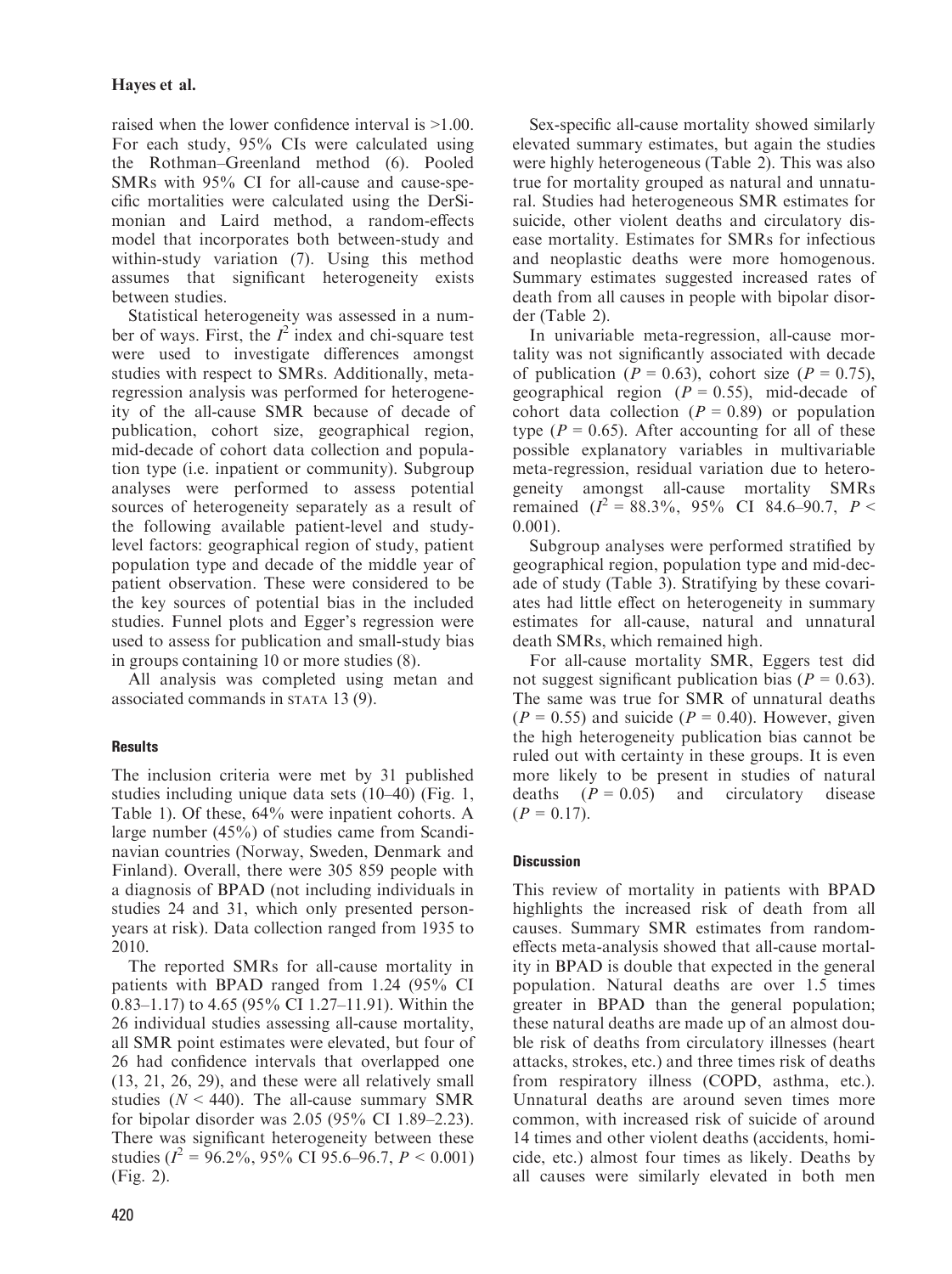| Table 1. Studies included in the meta-analysis           |                                     |                        |                        |                        |                              |                         |                           |                                  |                                                                                                          |
|----------------------------------------------------------|-------------------------------------|------------------------|------------------------|------------------------|------------------------------|-------------------------|---------------------------|----------------------------------|----------------------------------------------------------------------------------------------------------|
| Author (year)                                            | Country                             | collection<br>Years of | <b>Total</b><br>$\geq$ | Men<br>N,              | Women<br>≥                   | Standardised by         | collection<br>Site of     | Population<br>type               | Mortality outcome                                                                                        |
| Bratfos & Haug (1968) (10)<br>Innes & Miller (1970) (11) | United Kingdom<br>Norway            | 1964-1969<br>1950-1963 | 374<br>207             |                        |                              | Sex<br>Age,<br>Age      | Single site<br>Population | npatient & community<br>npatient | All-cause, suicide<br>All-cause                                                                          |
| Kay & Petterson (1977) (12)                              | Sweden                              | $1961 - 1970$          | 192                    | 84                     | 108                          | Age, sex                | Multiple site             | npatient                         | All-cause                                                                                                |
| Tsuang et al. (1980) (13)                                | <b>United States</b>                | 1935-1974              | 100                    | 45                     | 55                           | Age, sex                | Single site               | npatient                         | All-cause, unnatural, natural, infectious, neoplasm,                                                     |
|                                                          |                                     |                        |                        |                        |                              |                         |                           |                                  | circulatory                                                                                              |
| Norton et al. (1984) (14)                                | United Kingdom                      | 967-1976               | <b>PBZ</b>             |                        |                              | Age, sex                | Population                | npatient & community             | All-cause, suicide, infectious, neoplasm, circulatory                                                    |
| Black et al. (1987) (15)                                 | <b>United States</b>                | 1970-1981              | 586                    | 266                    | 320                          | Age, sex, time at risk  | Single site               | npatient                         | All-cause, unnatural, natural                                                                            |
| Weeke et al. (1987) (16)                                 | Denmark                             | 1969-1976              | 417                    | 185                    |                              | Age, sex, time at risk  | Inception cohort          | npatient                         | All-casue, unnatural, natural, suicide, other violent,                                                   |
|                                                          |                                     | 1976-1985              | 1429                   |                        |                              |                         |                           |                                  | neoplasm, circulatory                                                                                    |
| Newman & Bland (1991) (17)                               | Canada                              |                        |                        |                        |                              | Age, sex, time at risk  | Multiple site             | npatient & community             | All-cause, suicide                                                                                       |
| Vestergaard & Aagaard (1991) (18)                        | Denmark                             | 981-1988               | 133                    |                        |                              | sex<br>Age,             | Multiple site             | npatient                         | All-cause, suicide, circulatory, respiratory                                                             |
| Jorgensen & Mortensen (1992) (19)                        | Denmark                             | 970-1988               | 18293                  |                        |                              | Age, sex                | nception cohort           | npatient                         | All-cause                                                                                                |
| Sharma et al. (1994) (20)                                | United Kingdom                      | 1970-1987              | 472                    |                        |                              | Age, sex                | Population                | npatient & community             | All-cause, suicide, circulatory, respiratory                                                             |
| Ahrens et al. (1995) (21)                                | Denmark, Germany<br>Canada, Austria | $1962 - 1992$          | 40                     | 189                    | 251                          | Age, sex                | Multiple site             | npatient & community             | All-cause, suicide, circulatory                                                                          |
| Nilson (1995) (22)                                       | Sweden                              | $970 - 1991$           | 362                    |                        |                              | Age, sex                | Single site               | Inpatient                        | All-cause                                                                                                |
| Saku et al. (1995) (23)                                  | Japan                               | 948-1982               | 187                    | 119                    | 89                           | Age                     | Single site               | npatient                         | All-cause, neoplasm                                                                                      |
| Hiroeh et al. (2001) (24)                                | Denmark                             | $ 973 - 1993$          | $M \rightarrow$        | $\mathbb{N}\mathbb{A}$ | $\stackrel{\triangle}{\geq}$ | Age, sex, time at risk  | Population                | npatient                         | Unnatural, suicide, other violent                                                                        |
| Osby et al. (2001) (25)                                  | Sweden                              | $973 - 1995$           | 15386                  | 6578                   | 8808                         | Age, sex                | Population                | Inpatient                        | All-cause, unnatural, natural, suicide, other violent,                                                   |
|                                                          |                                     |                        |                        |                        |                              |                         |                           |                                  | infectious, neoplasm, circulatory, respiratory                                                           |
| Schneider et al. (2001) (26)                             | Germany                             | 1983-1988              | $\overline{7}$         | 24                     | 모                            | Age, sex                | Single site               | Inpatient                        | All-cause, unnatural                                                                                     |
| Angst et al. (2002) (27)                                 | Switzerland                         | 1959-1997              | 220                    |                        |                              | Age                     | Single site               | Inpatient                        | All-cause, unnatural, natural, suicide, other violent,                                                   |
|                                                          |                                     |                        |                        |                        |                              |                         |                           |                                  | neoplasm, circulatory                                                                                    |
| Amaddeo et al. (2007) (28)                               | <b>Italy</b>                        | 982-2001               | 278                    |                        |                              | Age, sex                | Population                | Community                        | All-cause                                                                                                |
| Dutta et al. (2007) (29)                                 | United Kingdom                      | 1965-1999              | 135                    | 102                    | 133                          | sex<br>Age,             | Inception cohort          | Community                        | All-cause, natural, suicide, neoplasm                                                                    |
| Osborn et al. (2007) (30)                                | United Kingdom                      | 987-2002               | 69056                  |                        |                              | Age, sex                | Population                | Community                        | Circulatory                                                                                              |
| Hiroeh et al. (2008) (31)                                | Denmark                             | $ 973 - 1993$          | N/A                    | N/A                    | $\frac{1}{2}$                | Age, sex, time at risk  | Population                | Inpatient                        | Natural, infectious, neoplasm, circulatory, respiratory                                                  |
| Osborn et al. (2008) (32)                                | United Kingdom                      | 1987-2002              | 10742                  |                        |                              | Age, sex                | Population                | Community                        | Suicide                                                                                                  |
| Chang et al. (2010) (33)                                 | United Kingdom                      | 2007-2009              | 2700                   |                        |                              | Age, sex                | Inception cohort          | Community                        | All-cause                                                                                                |
| Hoang et al. (2011) (34)                                 | United Kingdom                      | 999-2006               | 75718                  |                        |                              | Age, sex                | Population                | npatient                         | All-cause, unnatural, natural                                                                            |
| Nordentoft et al. (2011) (35)                            | Denmark                             | 970–2006               | 5927                   | 2571                   | 3356                         | Age, sex                | Inception cohort          | npatient & community             | Suicide                                                                                                  |
| Ajetunmobi et al. (2013) (36)                            | United Kingdom                      | 1986-2010              | 3839                   |                        |                              | Age, sex, deprivation,  | Inception cohort          | npatient                         | All-cause, unnatural, natural, suicide, infectious,                                                      |
|                                                          |                                     |                        |                        |                        |                              | time at risk            |                           |                                  | neoplasm, circulatory                                                                                    |
| Crump et al. (2013) (37                                  | Sweden                              | 2003-2009              | 6618                   | 2700                   | 3918                         | Age, sex                | Population                | Inpatient & community            | All-cause, unnatural, natural, suicide, other violent,<br>infectious, neoplasm, circulatory, respiratory |
| Hoang et al. (2013) (38)                                 | United Kingdom                      | 2006-2008              | 34707                  |                        |                              | Age, sex                | Population                | npatient                         | All-cause                                                                                                |
| Laursen et al. (2013a) (39)                              | Sweden                              | 2000-2007              | 18355                  | 7367                   | 10988                        | Age, sex                | Population                | Inpatient                        | All-cause, unnatural, natural, circulatory                                                               |
| Laursen et al. (2013b) (39)                              | Finland                             | 2000-2007              | 9919                   | 4489                   | 5430                         |                         | Population                | Inpatient                        | All-cause, unnatural, natural, circulatory                                                               |
| Laursen et al. (2013c) (39)                              | Denmark                             | 2000-2007              | 11101                  | 4280                   | 6821                         | Age, sex<br>sex<br>Age, | Population                | npatient                         | All-cause, unnatural, natural, circulatory                                                               |
| Westman et al. (2013) (40)                               | Sweden                              | 987-2006               | 17101                  | 8208                   | 8893                         | Age,                    | Population                |                                  | All-cause, unnatural, natural, circulatory                                                               |
|                                                          |                                     |                        |                        |                        |                              | sex                     |                           | npatient                         |                                                                                                          |
| N/A. not available                                       |                                     |                        |                        |                        |                              |                         |                           |                                  |                                                                                                          |

N/A, not available<br>Hiroeh et al. (24 & 31) presented person-years at risk (PYAR) rather than individuals: men = 155337 PYAR, women = 309639 PYAR. Hiroeh et al. (24 & 31) presented person-years at risk (PYAR) rather than individuals: men = 155337 PYAR, women = 309639 PYAR.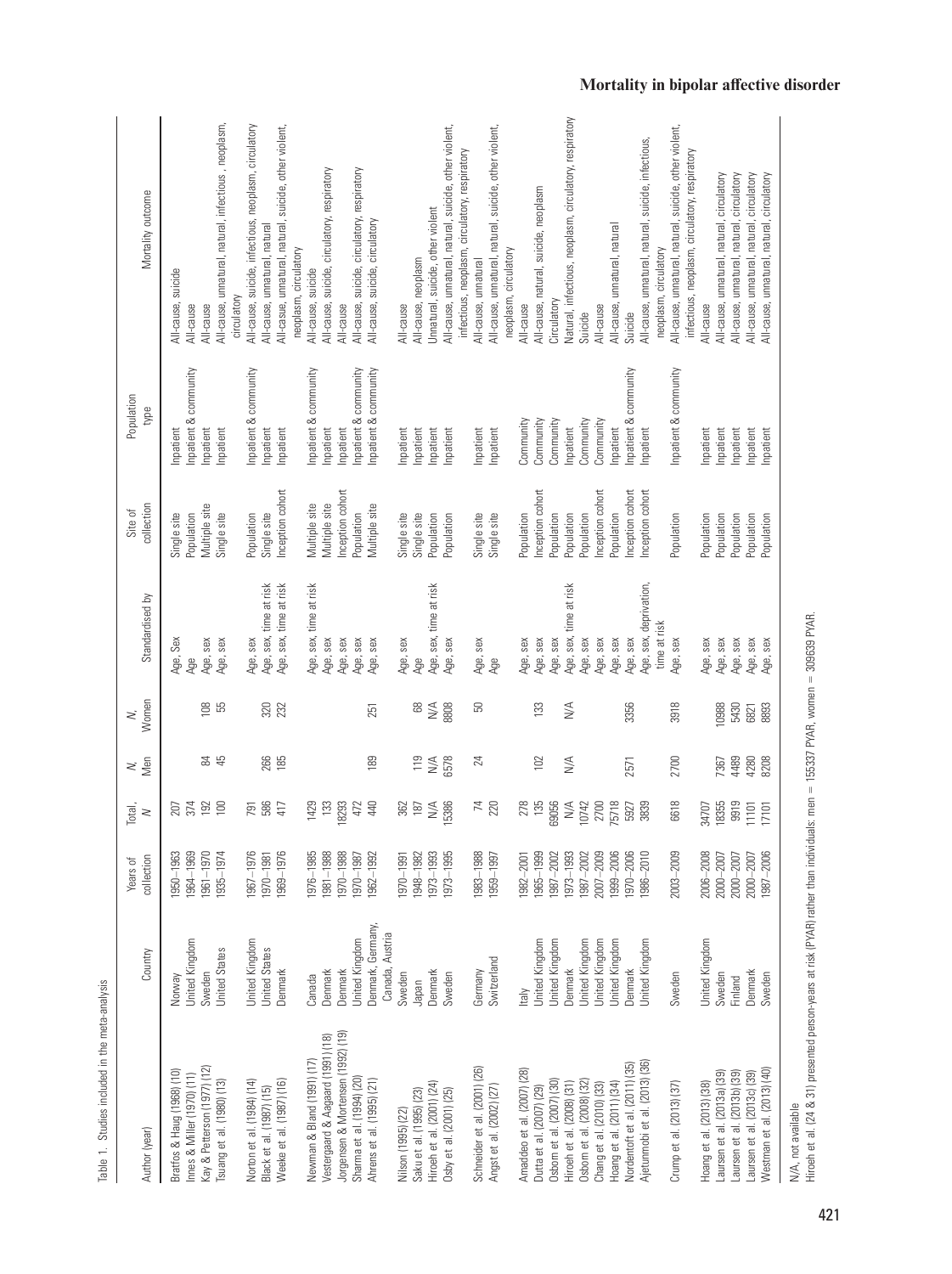

Fig. 2. Standardised mortality ratio (SMR) of all-cause mortality. CI, confidence interval; % weights are from random-effects analysis.

and women. Of particular concern is the lack of association between mid-decade of cohort followup and SMR: having BPAD in the 2000s has the same mortality risk compared to the general population as it did in the 1950s. With the increased use of second-generation antipsychotics in these cohorts (41, 42) and associated elevated risk of cardiovascular disease, the failure of smoking cessation policy to address the needs of the severely mentally ill, relative to the general population (43, 44) and the continued lack of equality in access to health care for people with BPAD (43), this gap in deaths from medical illness may to widen unless it is directly addressed. In terms of modifying the increased rate of unnatural deaths, particular attention needs to be paid to comorbid substance misuse, risk of coercion, exploitation, receipt and perpetration of violence, and suicidal ideation (44– 46).

Heterogeneity across studies was high (less so for deaths from cancer and infection). Heterogeneity in all-cause mortality, and natural and unnatural death SMRs could not be accounted for by year of publication, study size, mid-point of data collection, geographical region or population type. Whilst it is possible that some of these factors were imperfectly adjusted for in the analysis (for example some cohorts spanned many decades), the results suggest that there are unidentified factors that led to differences in outcomes for different cohorts of patients with BPAD. It has been shown that patients with BPAD in the United States have worse physical health and greater comorbidity than those in Germany and the Netherlands (47); however, it may be the case that there are even more localised differences in BPAD outcomes. This meta-analysis suggests that within the US or Europe, mortality estimates for BPAD are not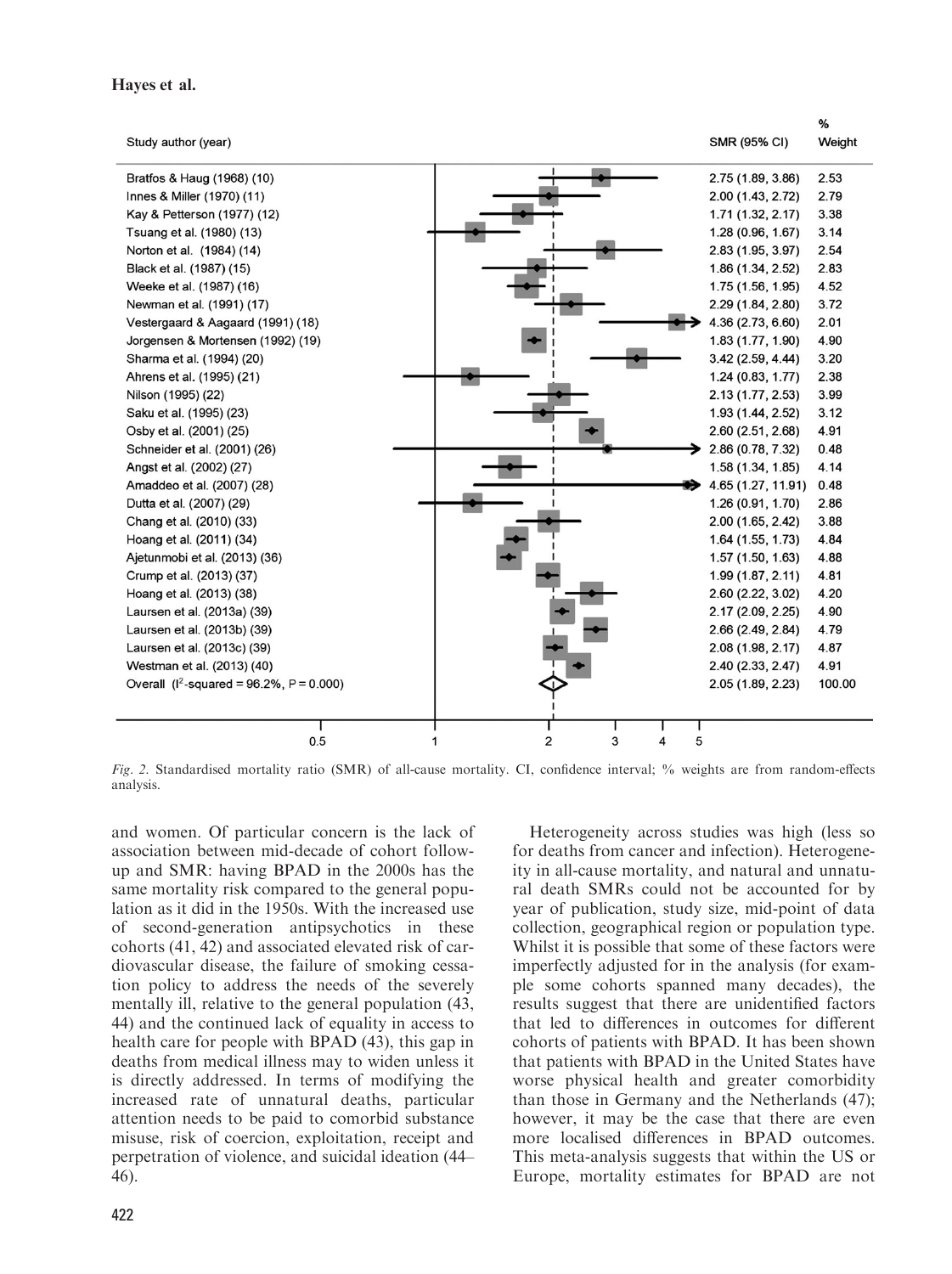Table 2. Summary SMRs for all-cause and cause specific mortalities

|               | No. of | Number of<br>studies individuals* | Summary<br>SMR (95°% CI) | $f(95\% \text{ Cl})$ | Het<br>$\overline{P}$ |
|---------------|--------|-----------------------------------|--------------------------|----------------------|-----------------------|
| All-cause     | 26     | 220 134                           | 2.05 (1.89-2.23)         | 96.2 (95.6-96.7)     | < 0.001               |
| Men           | 15     | 34 636                            | 2.17 (2.01-2.34)         | 83.6 (74.8-88.3)     | < 0.001               |
| Women         | 15     | 46 075                            | 2.11 (1.93-2.31)         | 84.4 (83.4-91.39)    | < 0.001               |
| Natural       | 12     | 159 495                           | 1.64 (1.47-1.83)         | 98.0 (98.0-98.5)     | < 0.001               |
| Men           | 9      | 34 220                            | 1.72 (1.54-1.93)         | 94.5 (92.5-95.8)     | < 0.001               |
| Women         | 9      | 45 598                            | 1.74 (1.51-1.99)         | 97.6 (97.1-98.0)     | < 0.001               |
| Unnatural     | 12     | 159 434                           | 7.42 (6.43-8.55)         | 95.6 (93.9-96.2)     | < 0.001               |
| Men           | 9      | 34 142                            | 7.89 (7.05-8.81)         | 82.4 (68.1-88.6)     | < 0.001               |
| Women         | 9      | 45 515                            | 9.23 (7.14-11.94)        | 96.6 (95.6-97.2)     | < 0.001               |
| Suicide       | 15     | 46 756                            | 14.44 (12.43-16.78)      | 87.0 (80.4-90.7)     | < 0.001               |
| Men           | 9      | 12 325                            | 13.31 (10.62-16.69)      | 87.8 (78.7-91.9)     | < 0.001               |
| Women         | 9      | 16 698                            | 15.74 (12.84-19.31)      | 81.7 (63.4-88.7)     | < 0.001               |
| Other violent | 5      | 22 641                            | 3.68 (2.77-4.90)         | 89.5 (77.2-93.8)     | < 0.001               |
| Men           | 4      | 9463                              | 3.06 (2.19-4.03)         | 86.2 (57.6-92.8)     | < 0.001               |
| Women         | 4      | 12 958                            | $5.53(1.60 - 19.14)$     | 99.0 (98.7-99.19)    | < 0.001               |
| Circulatory   | 14     | 153 948                           | 1.73 (1.54-1.94)         | 95.2 (93.9-96.1)     | < 0.001               |
| Men           | 9      | 34 041                            | $1.81(1.61 - 2.05)$      | 90.3 (85.1-93.1)     | < 0.001               |
| Women         | 9      | 45 396                            | 1.72 (1.46-2.03)         | 96.0 (94.8-96.82)    | < 0.001               |
| Respiratory   | 5      | 22 609                            | 2.92 (2.00-4.23)         | 94.14 (89.8-96.1)    | < 0.001               |
| Men           | 4      | 9278                              | 2.73 (1.76-4.24)         | 90.2 (75.9-94.5)     | < 0.001               |
| Women         | 4      | 12 726                            | 2.72 (1.78-4.20)         | 91.3 (80.0-94.99)    | < 0.001               |
| Infection     | 5      | 22 895                            | 2.25 (1.70-3.00)         | 45.4 (0.0-78.5)      | 0.12                  |
| Men           | 4      | 9323                              | 2.76 (1.94-3.92)         | 43.1 (0.0-80.0)      | 0.15                  |
| Women         | 4      | 12 781                            | 1.77 (1.30-2.40)         | 20.9 (0.0-74.1)      | 0.29                  |
| Neoplasm      | 10     | 27 693                            | $1.14(1.10 - 1.21)$      | 20.7 (0.0-61.9)      | 0.25                  |
| Men           | 7      | 9729                              | $1.11(1.05 - 1.17)$      | $0.0(0.0 - 58.5)$    | 0.47                  |
| Women         | 7      | 13 214                            | 1.19 (1.05-1.37)         | 56.3 (0.0-79.3)      | 0.03                  |

SMR, standardised mortality ratio; CI, confidence interval;  $\hat{F}$ , index of heterogeneity; Het  $P$ , from  $x^2$  test.

\*Not including individuals in studies 24 and 31.

homogenous. Adjusting for cohort size did little to reduce the heterogeneity, despite the increased accuracy in SMR estimates larger studies should provide. Stratifying by decade of data collection did not affect heterogeneity, suggesting that the differences are not down to improvements in treatment over time. Studies of inpatient populations and community cohorts were also heterogeneous, suggesting these differences are not down to engagement with services or severity of illness.

There are several limitations of studies included in this review. SMRs were often only age and sex adjusted; therefore, other characteristics of the study populations, such as illness duration and lifestyle factors, may have contributed to the significant heterogeneity. For example, it was not possible to assess whether current or former smoking contributed to excess respiratory mortality. Disease severity was not assessed in all of the included studies, and therefore, it is not possible to assess heterogeneity in the overall mortality by severity. It has been recognised that patients with bipolar disorder accumulate numerous medical risk factors including smoking, use of alcohol and other illicit drugs, prescribed medication and comorbid anxiety and eating disorders that lead to Table 3. Summary SMRs by subgroup for all-cause mortality, and natural and unnatural death

|                     | No. of<br>studies | Summary<br>SMR (95% CI) | f(95% CI)           | Het $P$        |
|---------------------|-------------------|-------------------------|---------------------|----------------|
| All-cause           |                   |                         |                     |                |
| Geographical region |                   |                         |                     |                |
| Scandinavia         | 10                | 2.20 (2.01-2.41)        | 96.5 (95.2-97.5)    | < 0.001        |
| North America       | 3                 | 1.77 (1.24–2.53)        | 81.4 (42.7-94.0)    | 0.005          |
| UK                  | 8                 | 2.06 (1.74-2.34)        | 91.7 (86.0–95.1)    | < 0.001        |
| Other European      | 4                 | $1.67(1.18 - 2.38)$     | 51.7 (0.0–84.1)     | 0.1            |
| Japan               | 1                 | 1.93 (1.44-2.52)        |                     |                |
| Population type     |                   |                         |                     |                |
| Inpatient           | 17                | $2.05(1.86 - 2.25)$     | 97.3 (96.9-97.7)    | $<$ 0.001 $\,$ |
| Inpatient and       | 6                 | 2.21 (1.79-2.73)        | 80.6 (49.1-89.4)    | < 0.001        |
| community           |                   |                         |                     |                |
| Community           | 3                 | $1.85(1.16 - 2.94)$     | 77.6 (0.0–91.1)     | 0.01           |
| Mid-point of study  |                   |                         |                     |                |
| 1950s               | 2                 | 1.86 (0.88-3.94         | $90.9*$             | 0.001          |
| 1960s               | 3                 | $1.85(1.58 - 2.17)$     | $0.0(0.0 - 72.9)$   | 0.7            |
| 1970s               | 6                 | $1.93(1.67 - 2.24)$     | $82.5(60.8 - 89.8)$ | < 0.001        |
| 1980s               | 6                 | 2.30 (1.84-2.87)        | 84.1 (62.3-90.9)    | < 0.001        |
| 1990s               | 3                 | 2.12 (1.42-3.14)        | 99.3 (99.0-99.4)    | < 0.001        |
| 2000s               | 5                 | 2.13 (1.90-2.39)        | 95.7 (93.9-96.8)    | < 0.001        |
| Natural             |                   |                         |                     |                |
| Geographical region |                   |                         |                     |                |
| Scandinavia         | 6                 | $1.79(1.56 - 2.05)$     | 98.8 (98.6-99.0)    | < 0.001        |
| North America       | $\overline{2}$    | $1.34(0.90 - 2.00)$     | $64.9*$             | 0.09           |
| UK                  | 3                 | $1.42(0.95 - 2.12)$     | 98.7 (98.1-99.0)    | < 0.001        |
| Other European      | 1                 | $1.40(1.17 - 1.66)$     |                     |                |
| Population type     |                   |                         |                     |                |
| Inpatient           | 10                | $1.67(1.48 - 1.88)$     | 96.1 (95.0–96.9)    | < 0.001        |
| Inpatient and       | 1                 | $1.79(1.68 - 1.91)$     |                     |                |
| community           |                   |                         |                     |                |
| Community           | 1                 | $1.03(0.71 - 1.44)$     |                     |                |
| Mid-point of study  |                   |                         |                     |                |
| 1950s               | 1                 | $1.10(0.79 - 1.49)$     |                     |                |
| 1960s               | 0                 |                         |                     |                |
| 1970s               | 3                 | $1.36(1.23 - 1.51)$     | $0.0(0.0 - 72.9)$   | 0.43           |
| 1980s               | 3                 | $1.51(1.14 - 2.00)$     | 99.1 (98.8-99.3)    | < 0.001        |
| 1990s               | $\overline{2}$    | 2.06 (2.00-2.12)        | $0.0*$              | 0.62           |
| 2000s               | 3                 | $1.75(1.50 - 2.03)$     | 97.1 (95.8–97.9)    | < 0.001        |
| Unnatural           |                   |                         |                     |                |
| Geographical region |                   |                         |                     |                |
| Scandinavia         | 6                 | $8.15(7.20 - 9.24)$     | 94.0                | < 0.001        |
| North America       | 2                 | $3.12(1.97 - 4.96)$     | 0*                  | 0.75           |
| UK                  | $\overline{2}$    | 7.90 (3.16-19.73)       | $99.2*$             | < 0.001        |
| Other European      | $\overline{2}$    | 5.60 (2.42-12.95)       | $31.8*$             | 0.23           |
| Population type     |                   |                         |                     |                |
| Inpatient           | 11                | 7.56 (6.52-8.77)        | 95.4 (94.0-96.3)    | < 0.001        |
| Inpatient and       | 1                 | $6.05(5.14 - 7.12)$     |                     |                |
| community           |                   |                         |                     |                |
| Community           | 0                 |                         |                     |                |
| Mid-point of study  |                   |                         |                     |                |
| 1950s               | 1                 | $2.93(1.52 - 5.13)$     |                     |                |
| 1960s               | 0                 |                         |                     |                |
| 1970s               | 3                 | 5.46 (3.03-9.85)        | 84.3 (15.7–93.0)    | 0.002          |
| 1980s               | 3                 | 8.75 (6.39-11.97)       | 97.3 (95.4–982)     | < 0.001        |
| 1990s               | 2                 | $6.93(3.60 - 13.34)$    | $98.9*$             | < 0.001        |
| 2000s               | 3                 | 8.26 (6.53-10.44)       | 94.9 (91.6-96.6)    | < 0.001        |

SMR, standardised mortality ratio; CI, confidence interval:  $\hat{r}$ , index of heterogeneity; Het P, from chi-square test.

\*95% CI cannot be calculated due to 1 degree of freedom.

earlier disease onset, poor engagement with health care and poor long-term outcomes (48). These risk factors may be assigned differentially, both geo-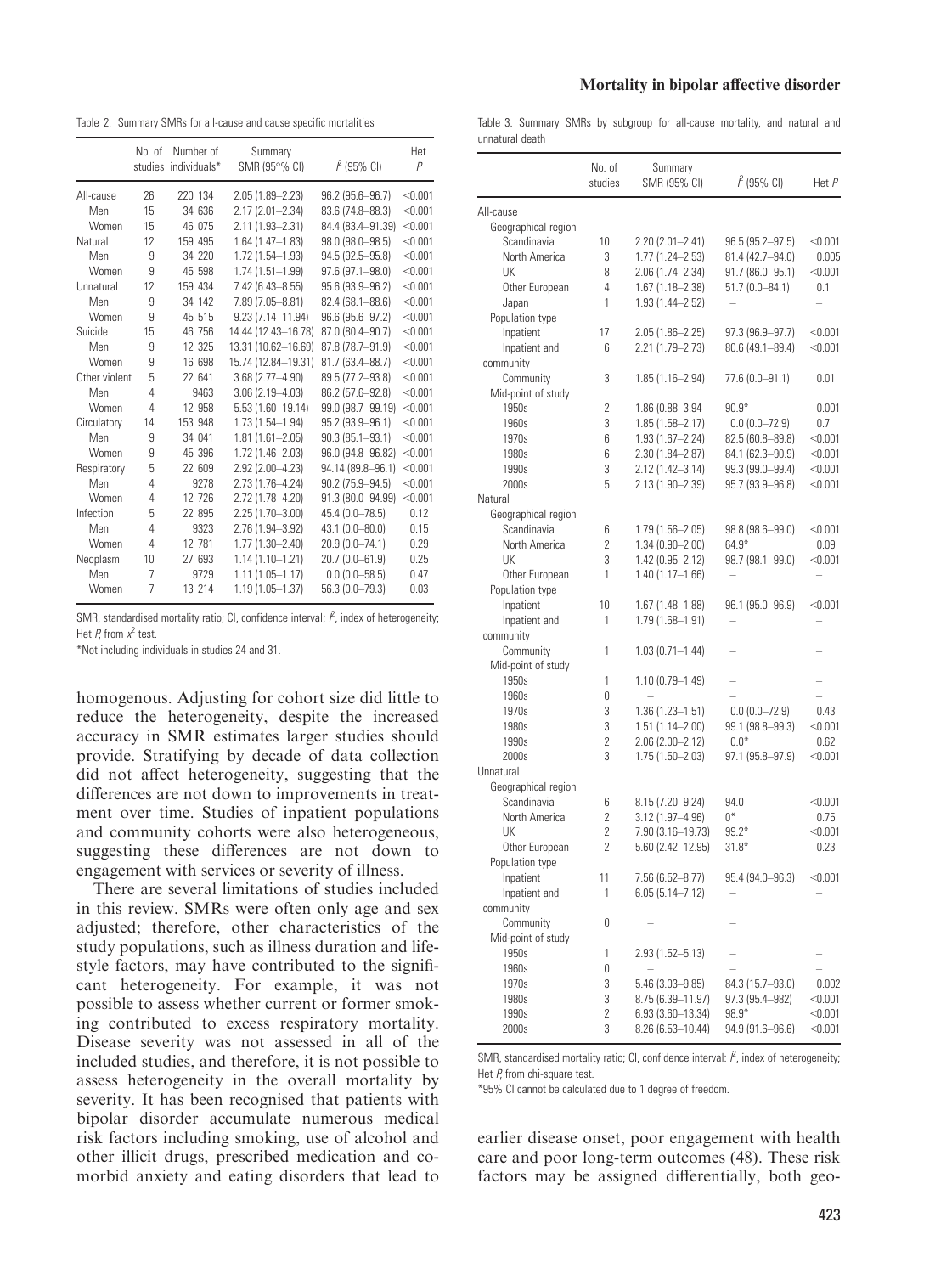#### Hayes et al.

graphically and temporally. In many of the included studies, cause of death was ascertained from death certificates and therefore may be subject to potential misclassification bias. Having a mental health diagnosis has been shown to increase the risk of a coroners verdict of suicide rather than accidental or undetermined death (49) but may also reduce diagnosis of terminal illness leading to miscoding of physical cause of death (43).

This meta-analysis highlights differential mortality in patients with BPAD and the general population. Similarly to schizophrenia, patients with BPAD have over twice the all-cause mortality (50). Mortality from all physical conditions and unnatural causes is elevated. Variation in all-cause mortality is considerable across time and place. There is no evidence that all-cause mortality for patients with BPAD has improved over time relative to the general population.

#### Acknowledgements

JFH is supported by a Medical Research Council Population Health Scientist Fellowship (grant code: MR/K021362/1).

#### Declaration of interest

None.

#### **References**

- 1. Roshanaei-Moghaddam B, Katon W. Premature mortality from general medical illnesses among persons with bipolar disorder: a review. Psychiatr Serv 2009;60:147–156.
- 2. Harris EC, Barraclough B. Excess mortality of mental disorder. Br J Psychiatry 1998;173:11–53.
- 3. McIntyre RS, Soczynska JK, Beyer JL et al. Medical comorbidity in bipolar disorder: reprioritizing unmet needs. Curr Opin Psychiatry 2007;20:406–416.
- 4. Moher D, Liberati A, Tetzlaff J, Altman DG. Preferred reporting items for systematic reviews and meta-analyses: the PRISMA statement. Ann Intern Med 2009;151:264– 269.
- 5. Stroup DF, Berlin JA, Morton SC et al. Meta-analysis of observational studies in epidemiology: a proposal for reporting. JAMA 2000;283:2008–2012.
- 6. Rothman KJ, Greenland S, Lash TL, eds. Modern epidemiology. Philadelphia, PA, USA: Lippincott Williams & Wilkins, 2008.
- 7. DERSIMONIAN R, LAIRD N. Meta-analysis in clinical trials. Control Clin Trials 1986;7:177–188.
- 8. Sterne JA, Egger M, Moher D. Addressing reporting biases. In: Higgins JP, Green S, eds. Cochrane handbook for systematic reviews of interventions. Chichester, UK: John Wiley & Sons, Ltd, 2008:297–333.
- 9. STATACORP. Stata statisitcal software: release 13. College Station, TX, USA: StataCorp LP, 2013.
- 10. Bratfos O, Haug JO. The course of manic-depressive psychosis. A follow up investigation of 215 patients. Acta Psychiatr Scand 1968;44:89–112.
- 11. Innes G, Millar W. Mortality among psychiatric patients. Scott Med J 1970;15:143–148.
- 12. Kay DWK, Petterson U. VI. Mortality. Acta Psychiatr Scand 1977;56:55–60.
- 13. Tsuang MT, Woolson RF, Fleming JA. Premature deaths in schizophrenia and affective disorders. An analysis of survival curves and variables affecting the shortened survival. Arch Gen Psychiatry 1980;37:979–983.
- 14. Norton B, Whalley LJ. Mortality of a lithium-treated population. Br J Psychiatry 1984;145:277–282.
- 15. Black DW, Winokur G, Nasrallah A. Mortality in patients with primary unipolar depression, secondary unipolar depression, and bipolar affective disorder: a comparison with general population mortality. Int J Psychiatry Med 1987;17:351–360.
- 16. Weeke A, Juel K, Vaeth M. Cardiovascular death and manic-depressive psychosis. J Affect Disord 1987;13:287– 292.
- 17. Newman SC, Bland RC. Suicide risk varies by subtype of affective disorder. Acta Psychiatr Scand 1991;83:420–426.
- 18. Vestergaard P, Aagaard J. Five-year mortality in lithiumtreated manic-depressive patients. J Affect Disord 1991;21:33–38.
- 19. Jorgensen P, Mortensen PB. Cause of death in reactive psychosis. Acta Psychiatr Scand 1992;85:351–353.
- 20. Sharma R, Markar HR. Mortality in affective disorder. J Affect Disord 1994;31:91–96.
- 21. Ahrens B, Mulleroerlinghausen B, Schou M et al. Excess cardiovascular and suicide mortality of affective-disorders may be reduced by lithium prophylaxis. J Affect Disord 1995;33:67–75.
- 22. Nilsson A. Mortality in recurrent mood disorders during periods on and off lithium-a complete population study in 362 patients. Pharmacopsychiatry 1995;28:8–13.
- 23. SAKU M, Токироме S, Iкера M et al. Mortality in psychiatric patients, with a specific focus on cancer mortality associated with schizophrenia. Int J Epidemiol 1995;24:366– 372.
- 24. Hiroeh U, Appleby L, Mortensen PB, Dunn G. Death by homicide, suicide, and other unnatural causes in people with mental illness: a population-based study. Lancet 2001;358:2110–2112.
- 25. Osby U, Brandt L, Correia N, Ekbom A, Sparen P. Excess mortality in bipolar and unipolar disorder in Sweden. Arch Gen Psychiatry 2001;58:844–850.
- 26. Schneider B, Muller MJ, Philipp M. Mortality in affective disorders. J Affect Disord 2001;65:263–274.
- 27. Angst F, Stassen HH, Clayton PJ, Angst J. Mortality of patients with mood disorders: follow-up over 34–38 years. J Affect Disord 2002;68:167–181.
- 28. Amaddeo F, Barbui C, Perini G, Biggeri A, Tansella M. Avoidable mortality of psychiatric patients in an area with a community based system of mental health care. Acta Psychiatr Scand 2007;115:320–325.
- 29. Dutta R, Boydell J, Kennedy N, Vano J, Fearon P, Murray RM. Suicide and other causes of mortality in bipolar disorder: a longitudinal study. Psychol Med 2007;37:839– 847.
- 30. Osborn DP, Levy G, Nazareth I, Petersen I, Islam A, King MB. Relative risk of cardiovascular and cancer mortality in people with severe mental illness from the United Kingdom's General Practice Research Database. Arch Gen Psychiatry 2007;64:242.
- 31. Hiroeh U, Kapur N, Webb R, Dunn G, Mortensen PB, Appleby L. Deaths from natural causes in people with mental illness: a cohort study. J Psycho Res 2008;64:275–283.
- 32. OSBORN D, LEVY G, NAZARETH I, KING M. Suicide and severe mental illnesses. Cohort study within the UK general practice research database. Schizophr Res 2008;99:134–138.